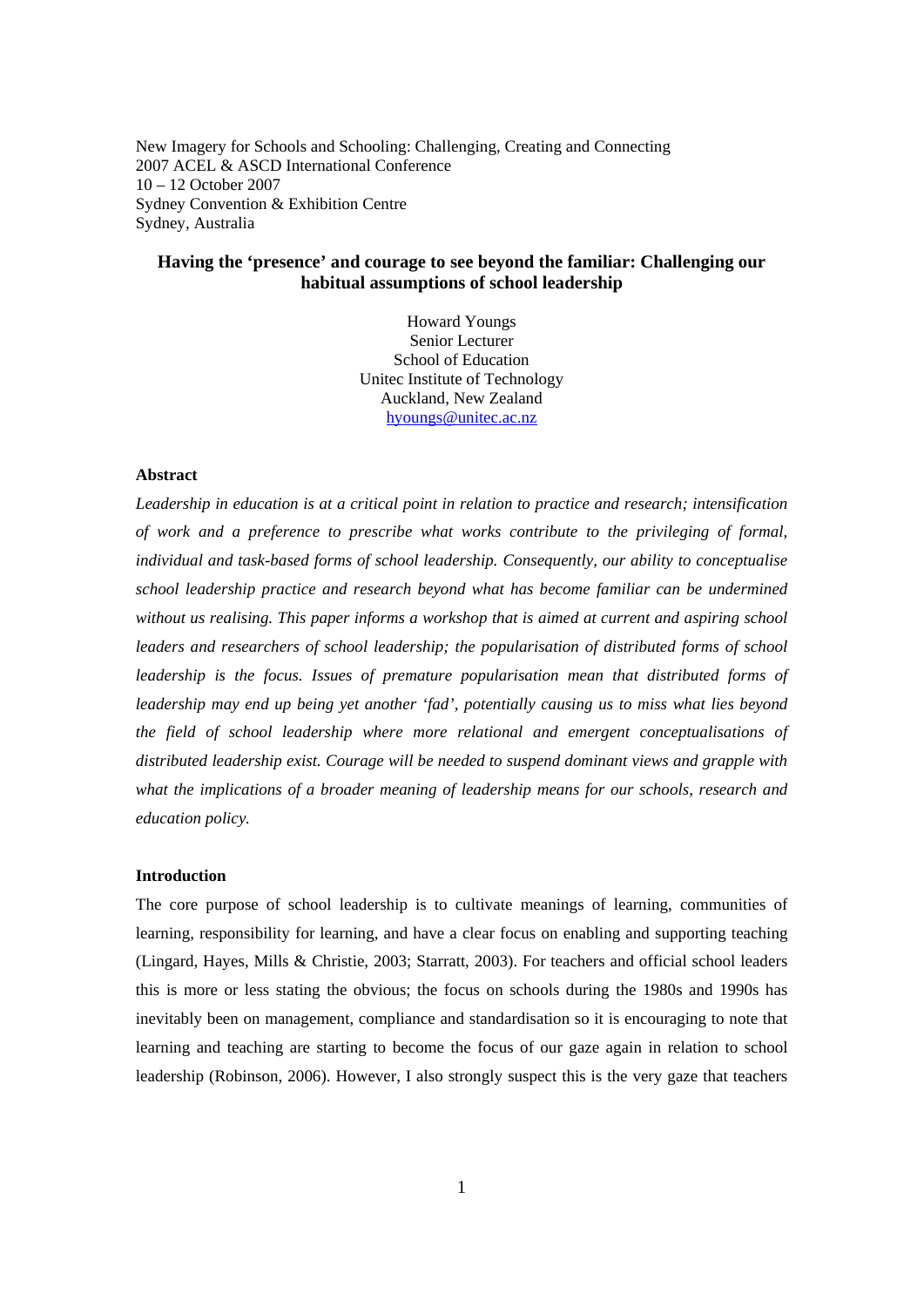and official school leaders have been striving to hold on to during the reforms of New Public Management (NPM) that swept through developed countries in the 1980s and 1990s.

Near the end of this period after having seasons of concepts like the Self-Managing School, Total Quality Management (TQM) and transformational leadership, distributed leadership emerged as one of the ways forward in the new millennium. Over the last six years distributed leadership has become increasingly commonplace and popular within the school leadership field (Harris, 2006; Sergiovanni, 2005). By drawing on 32 studies of distributed school leadership practice from 2002 to 2007 (see the Appendix), I argue that distributed perspectives of school leadership have the potential to broaden and inform our understanding of day-to-day leadership practice. However, our conceptualisation of these perspectives must not be limited to the distribution of leadership onto others and apolitical forms that do not consider the distribution of power across our school communities. We continually need to have the presence and courage to view distributed school leadership beyond what is becoming simplistic and familiar if the rhetoric surrounding it is going to be fully realised in our practice (Duignan, 2006). "Learning to see begins when we stop projecting our habitual assumptions" (Senge, Scharmer, Jaworski & Flowers, 2004); therefore whether we are school practitioners, researchers or policy-makers, our ability to view school leadership beyond the norm is dependent on our willingness and ability to critically question the assumptions we have in relation to school leadership.

#### **Distributed leadership: could it just be another fad?**

During the 1980s and 1990s education policy was influenced by the three pillars of NPM reform, effectiveness, efficiency and economy, where economy in this context was doing more with less (Sachs, 2003). Though schools in general were positioned as being self-managing, they nevertheless were now also seen as providers that served the economic needs of the nation, rather than providers of education for the greater social good; education had become a commodity that served economic development and national competition in a globalised world. Consequently educational reform over the years has had the potential to standardise schools as low-trust organisations (Bottery, 2004; Thrupp & Willmott, 2003); shape and control teachers' work (Smyth, 2001; Wright, 2001); over-emphasise line management (Thrupp & Willmott, 2003); and, reduce school leadership to a rational and technical form (Bottery & Wright, 2000).

Despite the intensification of work resulting from these reforms, principals and deputy principals in Australia and New Zealand tend to try and prevent mandatory managerial tasks from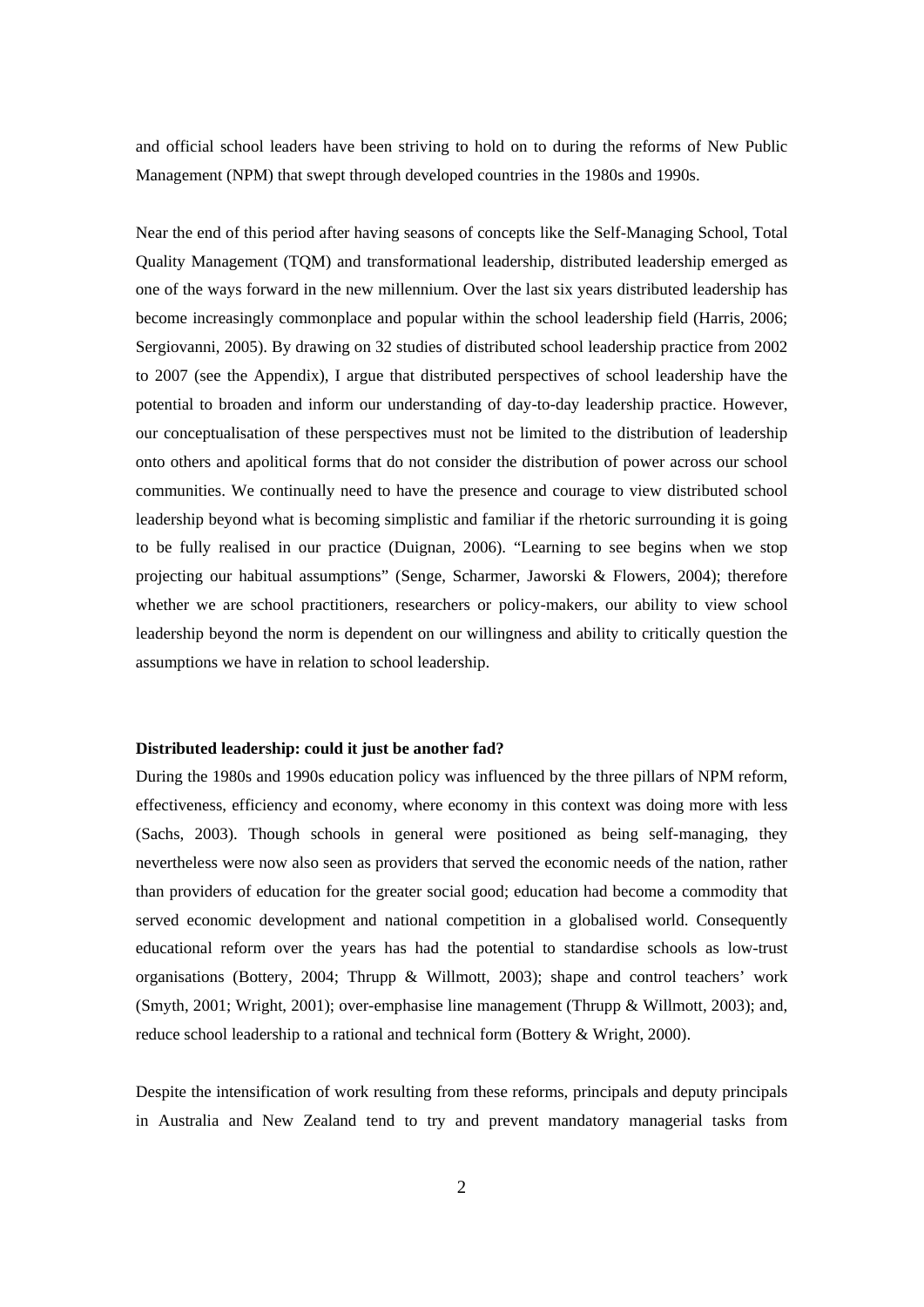diminishing their focus on strategy and the leadership of learning and teaching (Cranston, Tromans & Reugebrink, 2004; Hodgen & Wylie, 2005). Mandatory tasks must still however be completed thus creating an environment in schools that is conducive to principal and deputy principal overload and excessive paperwork for teachers (Ingvarson, Kleinhenz, Beavis et al., 2005; Kane & Mallon, 2006). When these factors of role intensification for school leaders are seen alongside the intensification of work of teachers, the increase in managerial tasks brought about by the influences of NPM, accountability systems and the standardisation of work in schools, the environment has been ripe to distribute leadership across a school's professional staff. With economic pressures working against any significant increase of staffing, schools had only one way to go, distribute leadership tasks or experience further school leadership role overload (Gunter, 2001; Hatcher, 2005). In one sense, distributed leadership has had to have become popular as a means of coping with the increased intensity of managerial tasks. However, popularisation does not necessarily equate to best practice; a critical review of school distributed studies reveals that the concept is conceptually thin, not all that new and is conceptually decoupled from parallel developments in the wider leadership field, where relational forms of leadership are at the forefront of new developments (Hunt, 2004; Hunt & Dodge, 2000; Uhl-Bien, 2006). School distributed leadership is at risk of being another 'fad' of school reform, yet on the other hand a distributed perspective of leadership has the potential to broaden our understanding of school leadership beyond the "privileged power structures that emphasise a leader-follower dichotomy and authority, power and influence with individual organisational role" (Gunter, 2001, p. 69).

## **Popularisation does not equate to maturity**

The initial theoretical conceptualisations of school distributed leadership (Gronn, 2000, 2002; Spillane, Halverson & Diamond, 2004) still inform most of the current research, though there is little critique of the theoretical foundations upon which these conceptualisations are established and no new empirically based substantial theorisation of the distributed leadership concept in the school leadership field. It is because of these factors that distributed leadership in terms of construct evolution is still at what Reichers and Schnieder (1990) would describe as an introductory stage, though its popularisation gives the illusion that it has been critiqued often enough to be empirically and theoretically sound (Gunter, 2005; Woods, 2004).

A critical perspective of school distributed leadership has yet to fully emerge in the field. Any categorisation of distributed leadership ought to reveal where the locus of power is situated, is it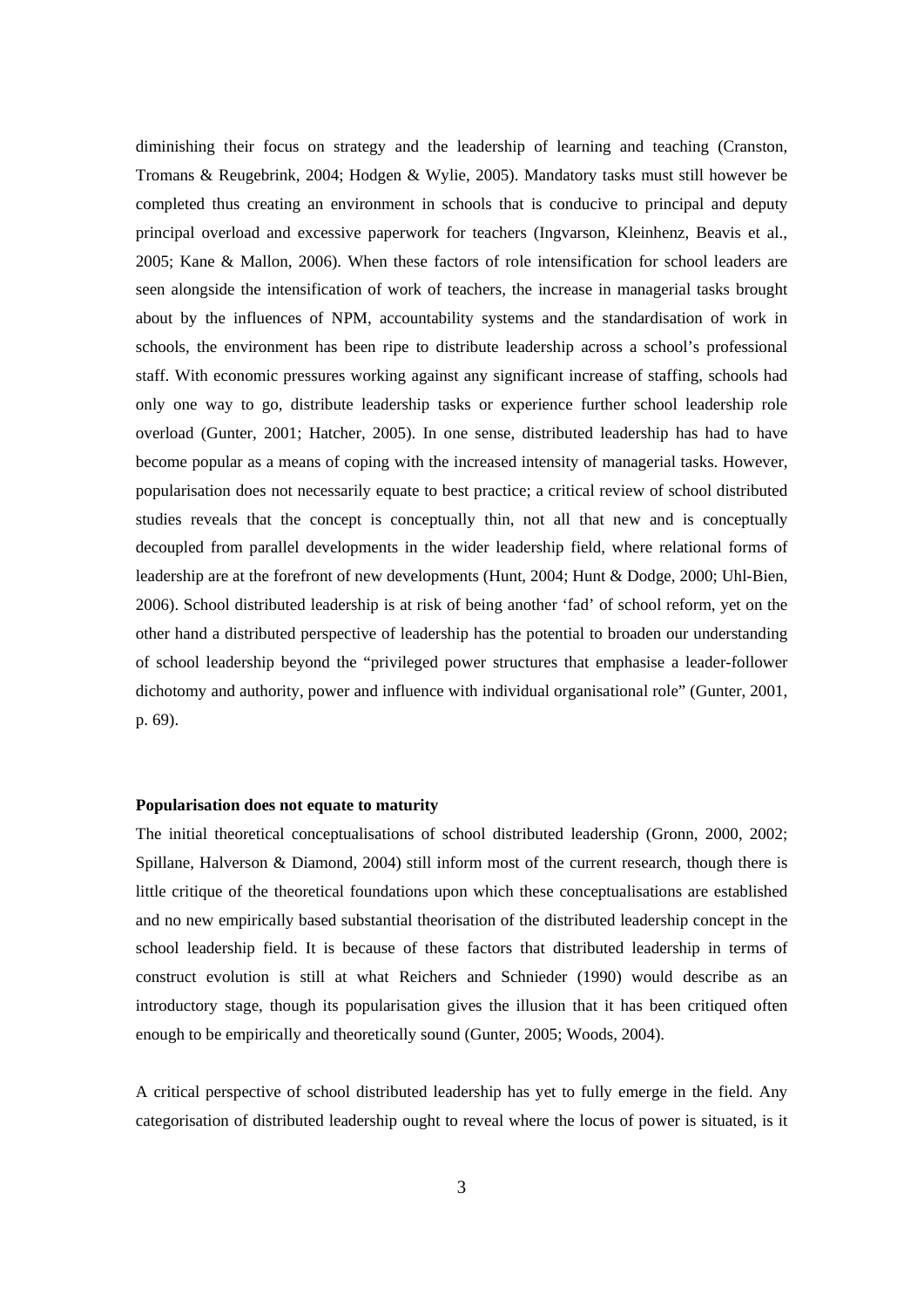concentrated or is it dispersed, to what extent, and why (Gronn, 2000; Hatcher, 2005). If distributed leadership is going to encompass forms of leadership that are situated outside the power that can emanate from formal hierarchical positions of authority then a wider context of power needs to be employed (Jermier & Kerr, 1997); our gaze needs to go beyond the technical and functional aspects of an organisation (Gunter, 2005; Hosking, 1988; Ogawa & Bossert, 1995). Distributed leadership requires a distribution of power so that collective democracies can emerge (Hatcher, 2005), unfortunately a majority of the research to date has tended to overlook in-depth critiques of how power is situated across distributed leadership activity.

Even though distributed, shared and dispersed forms of leadership have emerged in the wider field of leadership theory (Ensley, Hmieleski & Pearce, 2006; Hunt, 2004; Parry & Bryman, 2006), the theorising and research of school distributed leadership is on the whole conceptually decoupled from these other developments. The emergence of shared leadership as a complementary alternative to the dominant view of leadership is opening up the opportunity to understand more emergent and relational forms of leadership, irrespective of whether people are in a formal organisational leadership role or not. Shared leadership is closely linked to team and group settings (Day, Gronn & Salas, 2004; Ensley et al., 2006; Pearce & Conger, 2003; Seibert, Sparrowe & Liden, 2003), a common context for day-to-day school leadership practice, and its development as a leadership construct has revealed that distributed forms of leadership are not really all that new as some assert (Ogawa & Bossert, 1995). Its roots can be traced back to the works of Mary Parker Follett in the 1920s and 1930s and the works of Chester Barnard from both the 1930s and 1960s. Follett argued that leadership is a diffused property and can emerge from anywhere irrespective of position; it can exist in places beyond the obvious ones (Graham, 1995). Barnard (1938) developed the notion of the informal organisation that exists beyond formal structures and that the formulation of purpose was a widely distributed function if there was cooperation. Conceptual links to shared leadership such as these are not usually made by writers and researchers of school distributed leadership, with Peter Gronn and Kenneth Leithwood being the most notable exceptions. This conceptual decoupling from shared leadership and the lack of any real in-depth critique of power in studies of school distributed leadership, particularly from a micro-political perspective are two of the major 'silences' that are evident today.

Despite this, studies of school distributed leadership do inform differing complementary perspectives of how we can understand day-to-day practice. Organisational distributed leadership is as an activity where leadership is distributed onto someone else. Democratic distributed leadership recognises that leadership is fluid and can emerge from anywhere within a school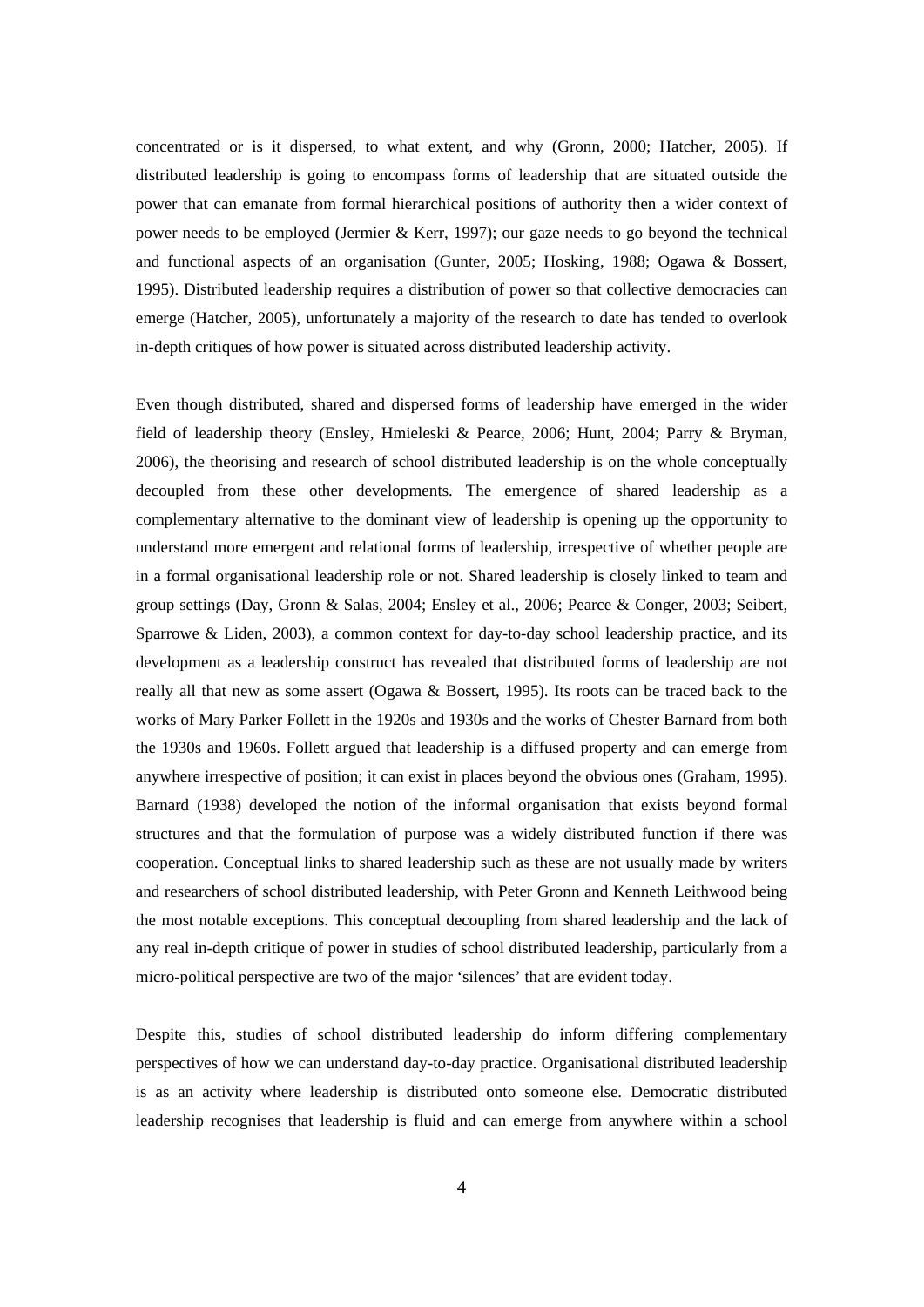community, whereas a micro-political perspective of distributed leadership brings to light, the tensions, dilemmas, silences and struggles that can be glossed over if we try to generalise and prescribe distributed leadership as a vehicle for school improvement.

# **An organisational perspective**

Some of the studies on school distributed leadership practice tend to focus only on the official leaders and teachers of a school, with special emphasis usually being placed on the principal. From an organisational perspective principals are generally viewed as the person who could make distributed leadership work (Leithwood, Mascall, Strauss et al., 2007), they tended to have a more visible profile performing leadership functions (Camburn, Rowan & Taylor, 2003) and their dayto-day practice revealed "much about distribution and what it means in practice" (MacBeath, 2005, p. 356). However these findings need to be interpreted in the light of the respective research designs and underlying assumptions that each research team make about leadership, alternative sources of leadership were usually overlooked. Even though this was acknowledged in the studies the findings help reinforce the status quo that equates leadership with those in formal roles.

Principals in some studies were clearly positioned as the organisational transformational leader. Several accounts are provided where influence and power were situated initially with the principal before being distributed out in the form of leadership to others (Crawford, 2003; Dinham, 2005; Franey, 2002; Harris, 2002; Harris & Day, 2003; Leithwood, Jantzi, Earl et al., 2004; Leithwood et al., 2007; MacBeath, 2005; Mulford, 2005a). This has led to stages or phases being prescribed for other principals to follow as a means of distributing leadership (Franey, 2002; MacBeath, 2005) and is reflected in some of the categorisations of distributed leadership that have been developed (Hargreaves & Fink, 2006; Hay Group Education, 2004; MacBeath, 2005). Perhaps the most managerial form of prescribing organisational distributed leadership is evident in the study of Mayrowetz and colleagues (2007), where distributed leadership is being used as a form of work design reform where teachers are expected to become formal leaders, undertaking administrative tasks not previously carried out by them.

An organisational perspective is perhaps the most simplistic way in which to view distributed leadership. It emphasises the existing organisational structure as leadership work is passed 'down the line'. Even though expertise is recognised as being a distributed property and it is acknowledged that a principal does not know all there is to know about leading learning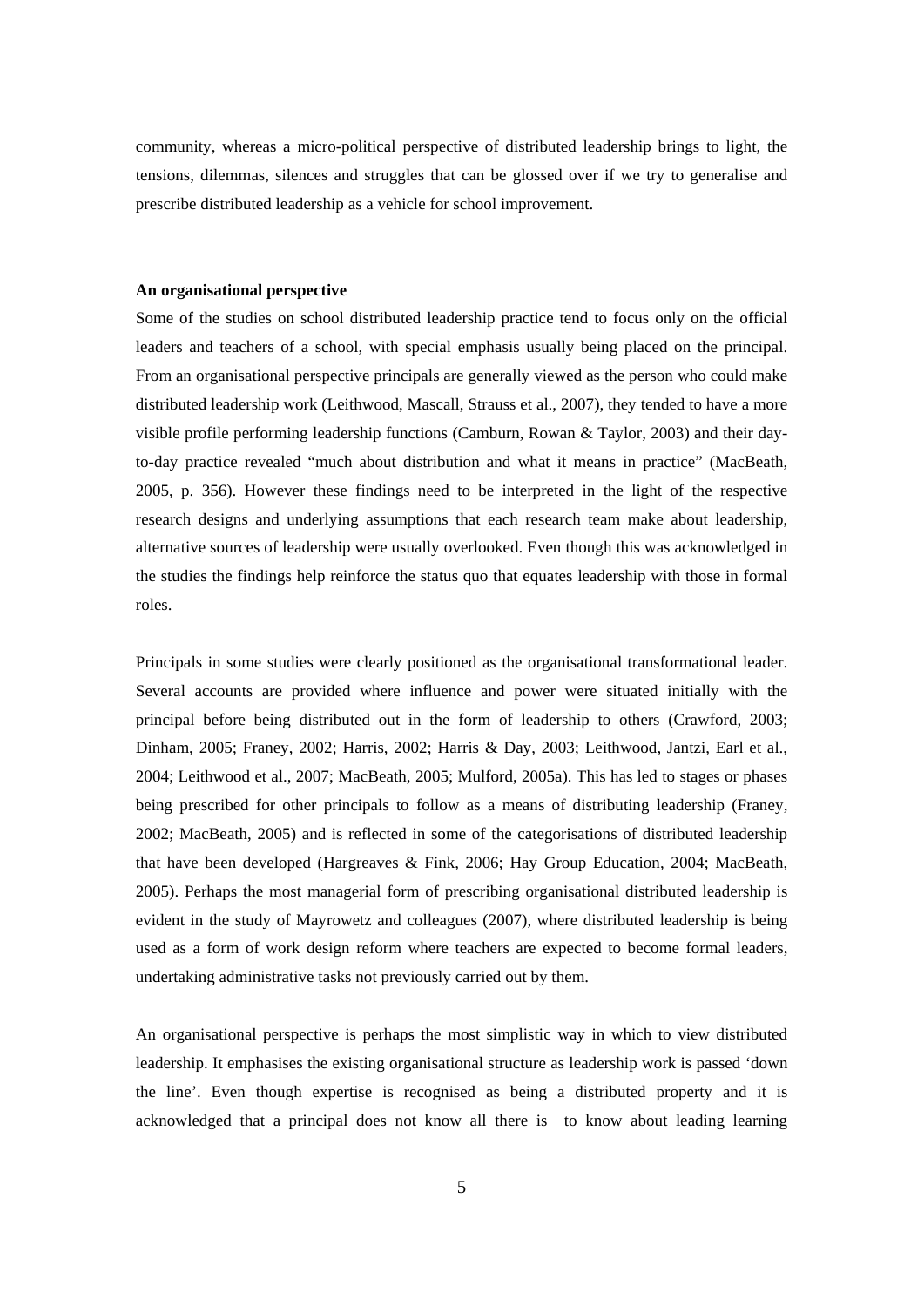(Robinson, 2006), there is a tendency not to go deeper and analyse the distribution of power and the micro-political activity or passivity that can occur in the social, rather than the structural dimension of a school. Other studies reveal that leadership occurs outside of organisational structures if we are prepared to look for it there.

# **A democratic perspective**

The field of school leadership is usually restricted to the realm of the principal (Cranston et al., 2004; Crowther, Kaagan, Ferguson & Hann, 2002), so a democratic distributed perspective raises the issue of how formal and informal forms of leadership co-exist in a policy environment that emphasises organisational forms of leadership. Crowther and his colleagues (2002) found that principals needed to know when to step back so that individual expression could emerge from anywhere within the school. From a teacher's perspective principals are generally not aware of how crucial this is in relation to building trust; telling teachers that they are trusted is not enough, they need to be encouraged to critique school practices and have influence (Starratt, 2003). Leadership practice also occurs without the principal knowing or being involved (Spillane, Camburn & Pareja, 2007) and may even contribute to principals feeling disengaged from leadership situations (Goldstein, 2004).

A perspective of distributed leadership that is usually overlooked is one that includes students, parents and their voice. A democratic view of distributed leadership goes beyond consulting students and parents in decision-making processes to assisting them develop their own leadership voice. Both Flecknoe (2002) and Mitra (2005) highlight the positive impact of student leadership particularly in relation to learning; students learnt to become active, rather than passive members of the school (Flecknoe, 2002), teachers' perspectives of students changed, tensions decreased and teachers partnered with students as they engaged in student-voice activities (Mitra, 2005). In his case studies of three schools, Giles (2006) brought further light to leadership activity situated with parents who became actively involved in the school environment. In one school particularly where the greatest degree of ownership was experienced by the parents, the principal supported and nurtured groups of parents as "confident self-actuating leaders" (p. 274) due to a foundational, rather than a complementary approach to distributed leadership. Power was not retained by the principal in relation to trying to manage the parents; rather the parents empowered each other to become activists on behalf of their community as they collaborated with the school.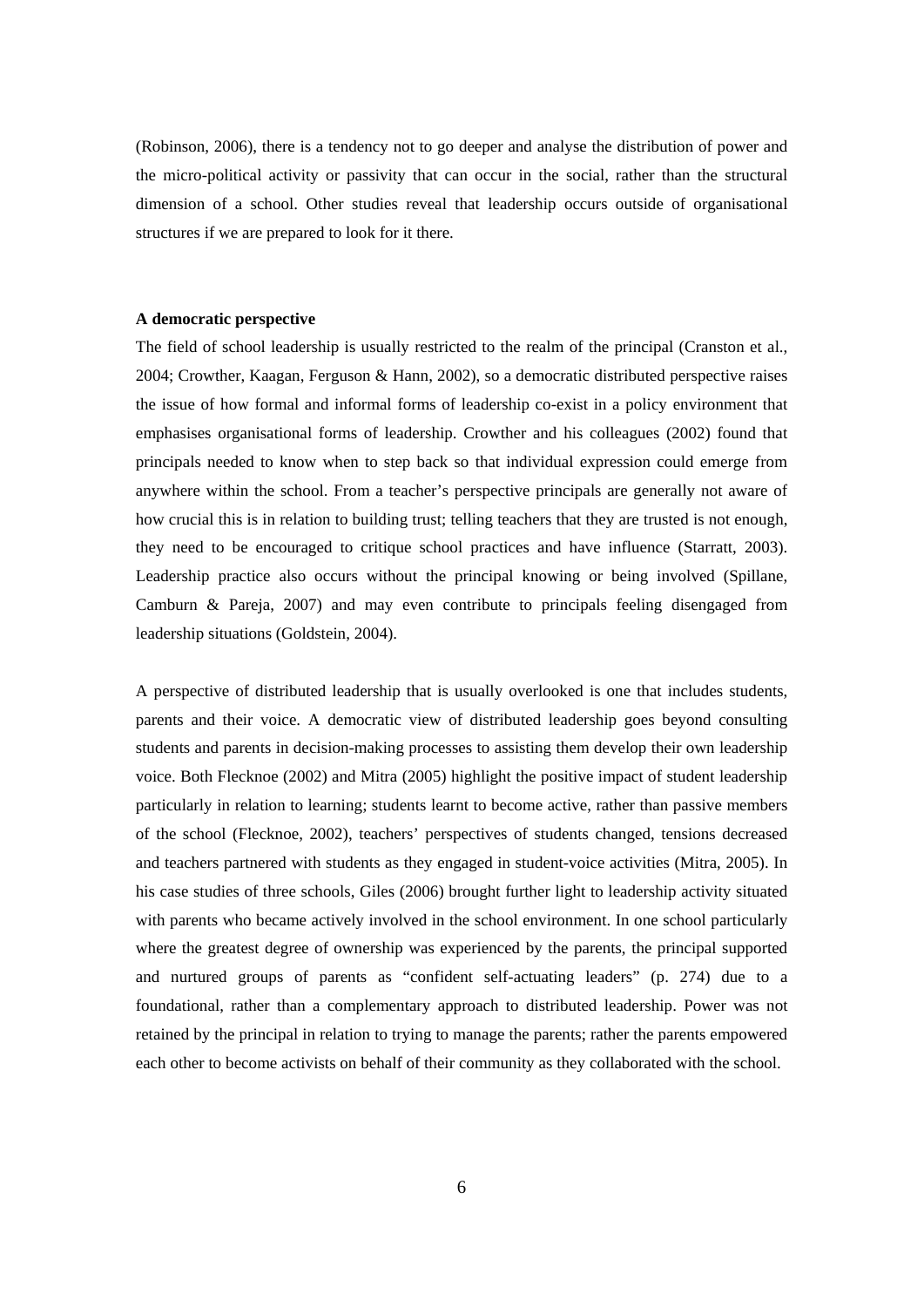A democratic perspective of distributed leadership encompasses leadership activity beyond what is 'official'. It intentionally positions all members of a school community as potential sources of leadership, thus establishing the notion of schools being leaderful already. However, espousing democratic ideals, though educationally very appealing, is not enough. If leadership practice is expected to occur from anywhere within a school community then there will ultimately arise arenas of struggle, contention and withdrawal as multiple sources of influence interact with official school reforms and structures. To support any democratic ideal there needs to be a constant engagement at a micro-political level through productive dialogue, if genuine trust is going to develop over time.

#### **A micro-political perspective**

A micro-political perspective of distributed leadership opens up the opportunity for alternative understandings to arise, especially if they question the norm. For instance the delegating of leadership onto others due to work intensification was labelled as "distributed pain", rather than distributed leadership in one study (Grubb & Flessa, 2006, p. 535). Studies that draw on a micropolitical perspective also reveal the complexity and messiness of people interacting with each other; a school can be an 'arena of struggle' (Ball, 1987), and what people espouse is not always what they practice. Encouraging emergent forms of distributed leadership can be a slow painful process (Friedman, 2004) and is dependent on mutual open dialogue based on premises of trust, collaboration and collegiality (Fitzgerald, Gunter & Eaton, 2006; Friedman, 2004; Johnson, 2004). When open dialogue is not evident, conflict and mistrust can arise, particularly when an espousal of distributed forms of leadership is not carried through into practice. Storey (2004) in her account of competition between leaders in a school revealed the frailty of distributed forms of leadership once issues of boundary overlap occurred between individuals. In this case the situation was never resolved emphasising the need for dialogue in relation to power, expectations and the forming of interdependent relationships.

Micro-politics do occur within school communities, so the issue for practitioners and researchers is, do we recognise and validate its existence, or 'sweep under the carpet' the complex dilemmas, struggles and issues of stifling others. If we choose to acknowledge this 'messiness', then we are starting to move beyond the simplistic jargon of shared and distributed leadership that pervades the field of school leadership (Duignan, 2006).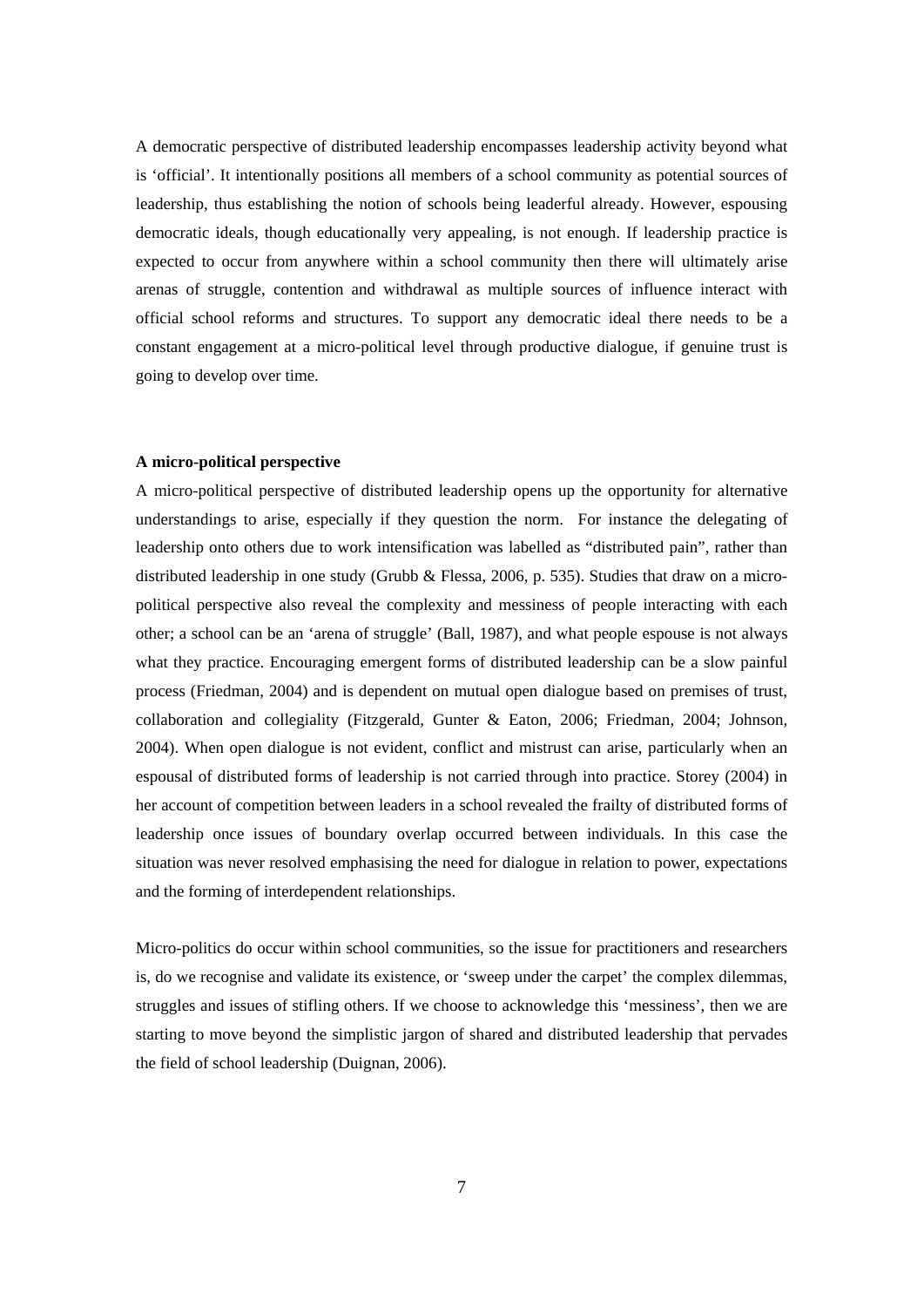#### **Conclusion**

In this paper I have argued that school distributed leadership is more than distributing leadership onto others; that it needs to be conceptually linked to a theorisation of power and to parallel developments in the wider leadership field. We need to have the 'presence' and courage to see beyond what is familiar to us in relation to school leadership. Being able to challenge our habitual assumptions of school leadership starts with us being secure enough to suspend our preferred views so that we are able to learn new ways of seeing and understanding leadership as a means of developing individual and interdependent capabilities for all members of our school communities. It is not easy, not prescribed and yet can be so rewarding…it takes courage on a daily basis to carry it through.

#### **References**

- Ball, S. (1987). *The micro-politics of the school: Towards a theory of school organization*. London: Routledge.
- Barnard, C. I. (1938). *The functions of the executive*. Cambridge: Harvard University Press.
- Bottery, M. (2004). *The challenges of educational leadership*. London: Paul Chapman Publishing.
- Bottery, M. & Wright, N. (2000). *Teachers and the State: Towards a directed profession*. London: Routledge.
- Camburn, E., Rowan, B. & Taylor, J. E. (2003). Distributed leadership in schools: The case of elementary schools adopting comprehensive school reform models [Electronic version]. *Educational Evaluation and Policy Analysis*, *25*(4), 347 - 373.
- Court, M. (2003). Towards democratic leadership: Co-principal initiatives [Electronic version]. *International Journal of Leadership in Education*, *6*(2), 161 - 183.
- Cranston, N., Tromans, C. & Reugebrink, M. (2004). Forgotten leaders: what do we know about the deputy principalship in secondary schools? [Electronic version]. *International Journal of Leadership in Education*, *7*(3), 225 - 242.
- Crawford, M. (2003). Challenging circumstances: The role of distributed and intensified leadership. In N. Bennett & L. Anderson (Eds.), *Rethinking educational leadership* (pp. 77 - 88). London: Sage Publications Ltd.
- Crowther, F., Kaagan, S. S., Ferguson, M. & Hann, L. (2002). *Developing teacher leaders: How teacher leadership enhances school success*. Thousand Oaks: Corwin Press Inc.
- Day, D. V., Gronn, P. & Salas, E. (2004). Leadership capacity in teams [Electronic version]. *Leadership Quarterly*, *15*(6), 857 - 880.
- Dinham, S. (2005). Principal leadership for outstanding educational outcomes [Electronic version]. *Journal of Educational Administration*, *43*(4), 338 - 356.
- Duignan, P. (2006). *Educational leadership: Key challenges and ethical tensions*. Port Melbourne: Cambridge University Press.
- Ensley, M. D., Hmieleski, K. M. & Pearce, C. L. (2006). The importance of vertical and shared leadership within new venture top management teams: Implications for the performance of startups [Electronic version]. *Leadership Quarterly*, *17*(3), 217 - 231.
- Fitzgerald, T., Gunter, H. & Eaton, J. (2006). The missing link? Middle leadership in schools in New Zealand and England. *New Zealand Journal of Educational Leadership, 21*(1), 29 - 43.
- Flecknoe, M. (2002). Democracy, citizenship and school improvement: what can one school tell us? [Electronic version]. *School Leadership & Management*, *22*(4), 421 - 437.
- Flecknoe, M. (2004). Challenging the orthodoxies: Putting a spoke into the vicious cycle [Electronic version]. *Educational Management Administration & Leadership*, *32*(4), 405 - 422.
- Franey, T. (2002). The 'Smart Story': the challenge of leadership in the urban school [Electronic version]. *School Leadership & Management*, *22*(1), 27 - 39.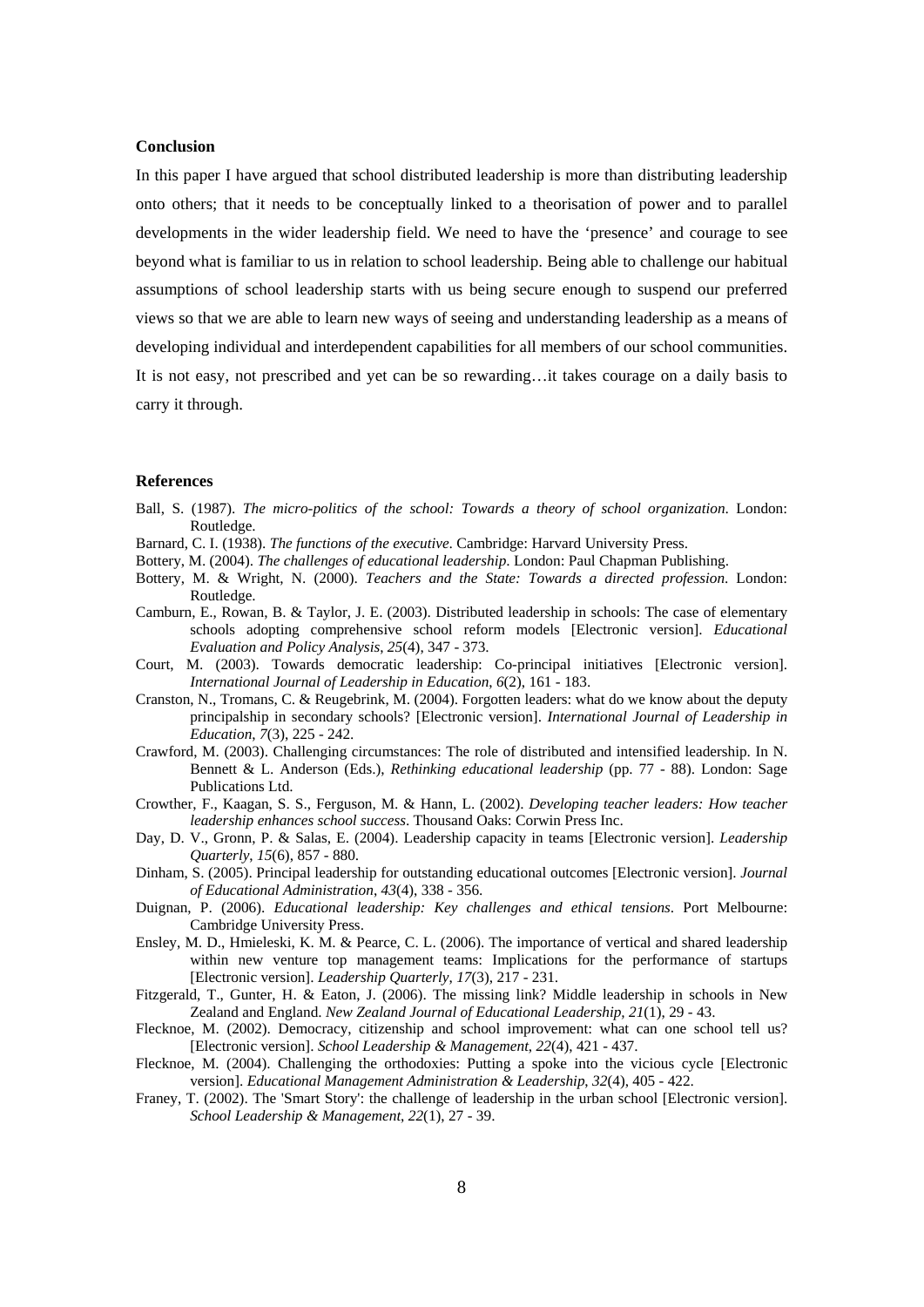- Friedman, A. A. (2004). Beyond mediocrity: transformational leadership within a transactional framework [Electronic version]. *International Journal of Leadership in Education*, *7*(3), 203 - 224.
- Giles, C. (2006). Transformational leadership in challenging urban elementary schools: A role for parent involvement [Electronic version]. *Leadership and Policy in Schools*, *5*(3), 257 - 282.
- Goldstein, J. (2004). Making sense of distributed leadership: The case of peer assistance and review [Electronic version]. *Educational Evaluation and Policy Analysis*, *26*(2), 173 - 197.
- Graham, P. (Ed.). (1995). *Mary Parker Follett Prophet of management: A celebration of writings from the 1920s*. Boston: Harvard Business School Press.
- Gronn, P. (2000). Distributed properties: A new architecture for leadership [Electronic version]. *Educational Management & Administration*, *28*(3), 317 - 338.
- Gronn, P. & Hamilton, A. (2004). 'A bit more life in the leadership': Co-principalship as distributed leadership practice [Electronic version]. *Leadership and Policy in Schools*, *3*(1), 3 - 35.
- Grubb, W. N. & Flessa, J. J. (2006). "A job too big for one": Multiple principals and other nontraditional approaches to school leadership [Electronic version]. *Educational Administration Quarterly*, *42*(4), 518 - 550.
- Gunter, H. (2001). *Leaders and leadership in education*. London: Paul Chapman Publishing.
- Gunter, H. (2005). *Leading teachers*. London: Continuum International Publishing Group.
- Hargreaves, A. & Fink, D. (2006). *Sustainable leadership*. San Francisco: Jossey-Bass.
- Harris, A. (2002). Effective leadership in schools facing challenging contexts [Electronic version]. *School Leadership & Management*, *22*(1), 15 - 26.
- Harris, A. (2006). Opening up the 'Black Box' of leadership practice: Taking a distributed leadership perspective [Electronic version]. *International Studies in Educational Administration*, *34*(2), 37 - 45.
- Harris, A. & Day, C. (2003). From singular to plural? Challenging the orthodoxy of school leadership. In N. Bennett & L. Anderson (Eds.), *Rethinking educational leadership* (pp. 89 - 99). London: Sage Publications Ltd.
- Hatcher, R. (2005). The distribution of leadership and power in schools. *British Journal of Sociology of Education, 26*(2), 253 - 267. Retrieved 9/5/06, from
- Hay Group Education. (2004). *Distributed leadership: An investigation for NCSL into the advantages and disadvantages, causes and constraints of a more distributed form of leadership in schools*. London: Hay Group Education.
- Hodgen, E. & Wylie, C. (2005). *Stress and wellbeing among New Zealand principals*. Wellington: New Zealand Council for Educational Research.
- Hosking, D. M. (1988). Organizing, leadership and skilful process. *Journal of Management Studies, 25*(2), 147-166. Retrieved 24/8/07, from
- Hunt, J. G. (2004). What is leadership? In J. Antonakis, A. T. Cianciolo & R. J. Sternberg (Eds.), *The nature of leadership* (pp. 19 - 47). Thousand Oaks: Sage Publications.
- Hunt, J. G. & Dodge, G. E. (2000). Leadership déjà vu all over again [Electronic version]. *Leadership Quarterly*, *11*(4), 435 - 458.
- Ingvarson, L., Kleinhenz, E., Beavis, A., Barwick, H., Carthy, I. & Wilkinson, J. (2005). *Secondary teacher workload study report*. Camberwell: Australian Council of Educational Research.
- Jermier, J. M. & Kerr, S. (1997). 'Substitutes for leadership: Their meaning and measurement' Contextual recollections and current observations [Electronic version]. *Leadership Quarterly*, *8*(2), 95 - 101.
- Johnson, B. (2004). Local school micropolitical agency: an antidote to new managerialism [Electronic version]. *School Leadership & Management*, *24*(3), 267 - 286.
- Kane, R. G. & Mallon, M. (2006). *Perceptions of teachers and teaching*. Wellington: Ministry of Education.
- Leithwood, K., Jantzi, D., Earl, L., Watson, N., Levin, B. & Fullan, M. (2004). Strategic leadership for large-scale reform: the case of England's national literacy and numeracy strategy [Electronic version]. *School Leadership & Management*, *24*(1), 57 - 79.
- Leithwood, K., Mascall, B., Strauss, T., Sacks, R., Memon, N. & Yashkina, A. (2007). Distributing leadership to make schools smarter: Taking the ego out of the system [Electronic version]. *Leadership and Policy in Schools*, *6*(1), 37 - 67.
- Lingard, B., Hayes, D., Mills, M. & Christie, P. (2003). *Leading learning*. Maidenhead: Open University Press.
- Lumby, J. (2003). Distributed leadership in colleges: Leading or misleading? [Electronic version]. *Educational Management & Administration*, *31*(3), 283 - 293.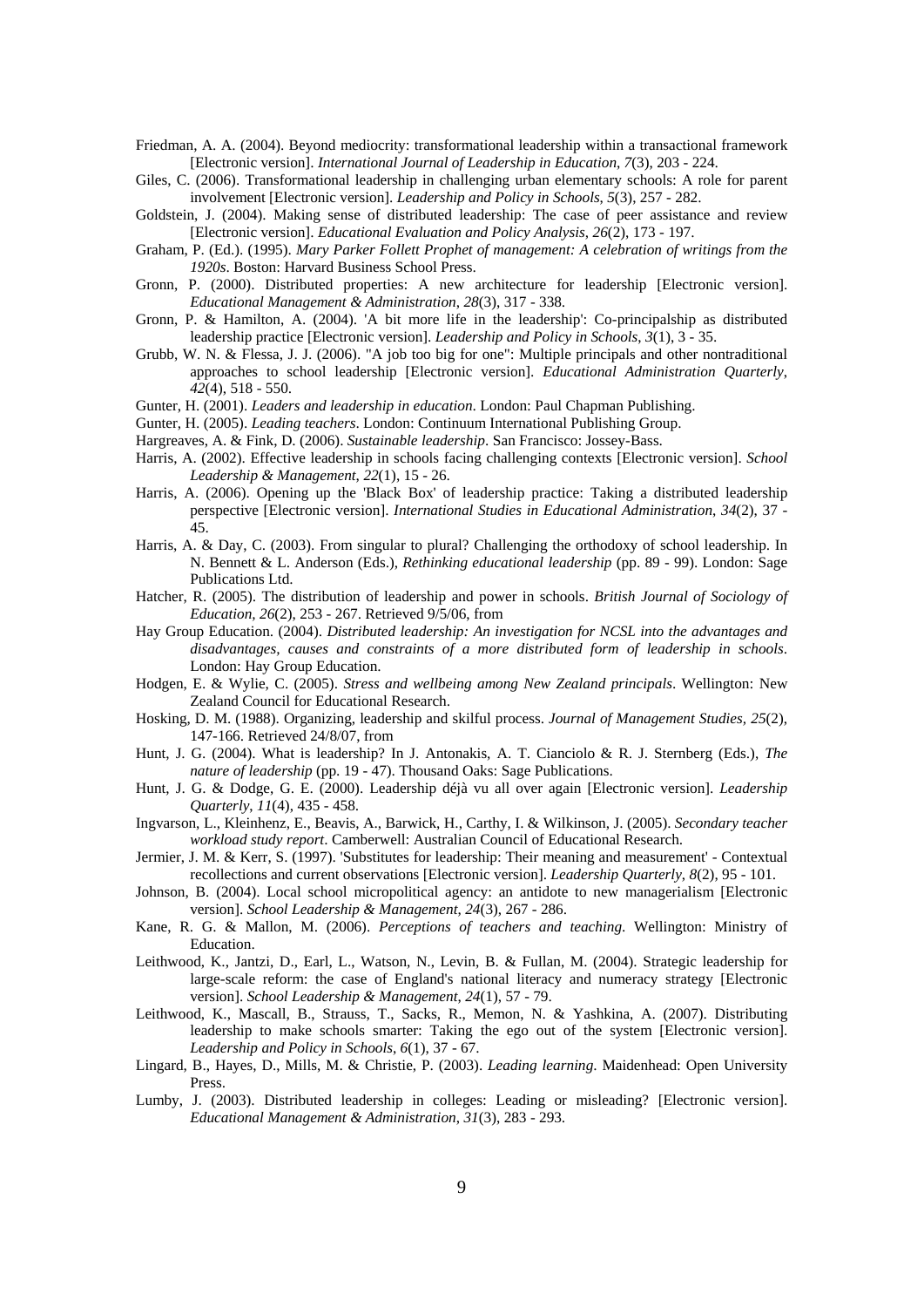- MacBeath, J. (2005). Leadership as distributed: a matter of practice [Electronic version]. *School Leadership & Management*, *25*(4), 349 - 366.
- Maxcy, B. D. & Nguyen, T. S. T. (2006). The politics of distributing leadership [Electronic version]. *Educational Policy*, *20*(1), 163 - 196.
- Mayrowetz, D., Murphy, J., Louis, K. S. & Smylie, M. A. (2007). Distributed leadership as work design: Retrofitting the job characteristics model [Electronic version]. *Leadership and Policy in Schools*, *6*(1), 69 - 101.
- Mitra, D. L. (2005). Adults advising youth: Leading while getting out of the way [Electronic version]. *Educational Administration Quarterly*, *41*(3), 520 - 553.
- Møller, J. & Eggen, A. B. (2005). Team leadership in upper secondary education [Electronic version]. *School Leadership & Management*, *25*(4), 331 - 347.
- Mulford, B. (2005a). The international context for research in educational leadership [Electronic version]. *Educational Management Administration & Leadership*, *33*(2), 139 - 154.
- Mulford, B. (2005b). Quality evidence about leadership for organizational and student learning in schools [Electronic version]. *School Leadership & Management*, *25*(4), 321 - 330.
- Mulford, B. & Silins, H. (2003). Leadership for organisational learning and improved student outcomes: What do we know? [Electronic version]. *Cambridge Journal of Education*, *33*(2), 175 - 195.
- Ogawa, R. T. & Bossert, S. T. (1995). Leadership as an organizational quality [Electronic version]. *Educational Administration Quarterly*, *31*(2), 224 - 243.
- Parry, K. W. & Bryman, A. (2006). Leadership in organizations. In S. R. Clegg, C. Hardy, T. B. Lawrence & W. R. Nord (Eds.), *The Sage Handbook of Organization Studies* (2nd ed., pp. 447-468). London: Sage Publications.
- Pearce, C. L. & Conger, J. A. (Eds.). (2003). *Shared leadership: Reframing the hows and whys of leadership*. Thousand Oaks: Sage Publications, Inc.
- Reichers, A. E. & Schneider, B. (1990). Climate and culture: An evolution of constructs. In B. Schneider (Ed.), *Organisational climate and culture* (pp. 5 - 39). San Francisco: Jossey-Bass.
- Robinson, V. (2006). Putting education back into leadership. *Leading & Managing, 12*(1), 62-75.
- Sachs, J. (2003). *The activist teaching profession*. Buckingham: Open University Press.
- Scribner, J. P., Sawyer, R. K., Watson, S. T. & Myers, V. L. (2007). Teacher teams and distributed leadership: A study of group discourse and collaboration [Electronic version]. *Educational Administration Quarterly*, *43*(1), 67 - 100.
- Seibert, S. E., Sparrowe, R. T. & Liden, R. C. (2003). A group exchange structure approach to leadership in groups. In C. L. Pearce & J. A. Conger (Eds.), *Shared leadership: Reframing the how and whys of leadership* (pp. 173 - 192). Thousand Oaks: Sage Publications.
- Senge, P., Scharmer, C. O., Jaworski, J. & Flowers, B. (2004). *Presence: Human purpose and the field of the future*. Cambridge, MA: SoL.
- Sergiovanni, T. J. (2005). *Strengthening the heartbeat: Leading and learning together in schools*. San Francisco: Jossey-Bass.
- Smyth, J. (2001). *Critical politics of teachers' work*. New York: Peter Lang Publishing.
- Spillane, J. P. (2005). Primary school leadership practice: How the subject matters [Electronic version]. *School Leadership & Management*, *25*(4), 383 - 397.
- Spillane, J. P. (2006). *Distributed leadership*. San Francisco: Jossey-Bass.
- Spillane, J. P., Camburn, E. & Pareja, A. S. (2007). Taking a distributed perspective to the school principal's workday [Electronic version]. *Leadership and Policy in Schools*, *6*(1), 103 - 125.
- Spillane, J. P., Diamond, J. B. & Jita, L. (2003). Leading instruction: The distribution of leadership for instruction [Electronic version]. *Journal of Curriculum Studies*, *35*(5), 533 - 543.
- Spillane, J. P., Halverson, R. & Diamond, J. B. (2004). Towards a theory of leadership practice: A distributed perspective [Electronic version]. *Journal of Curriculum Studies*, *36*(1), 3 - 34.
- Starratt, R. J. (2003). *Centering educational administration: Cultivating meaning, community, responsibility*. Mahwah: Lawrence Erlbaum.
- Storey, A. (2004). The problem of distributed leadership in schools [Electronic version]. *School Leadership & Management*, *24*(3), 249 - 265.
- Thrupp, M. & Willmott, R. (2003). *Education management in managerialist times: Beyond the textual apologists*. Maidenhead: Open University Press.
- Timperley, H. (2005). Distributed leadership: Developing theory from practice [Electronic version]. *Journal of Curriculum Studies*, *37*(4), 395 - 420.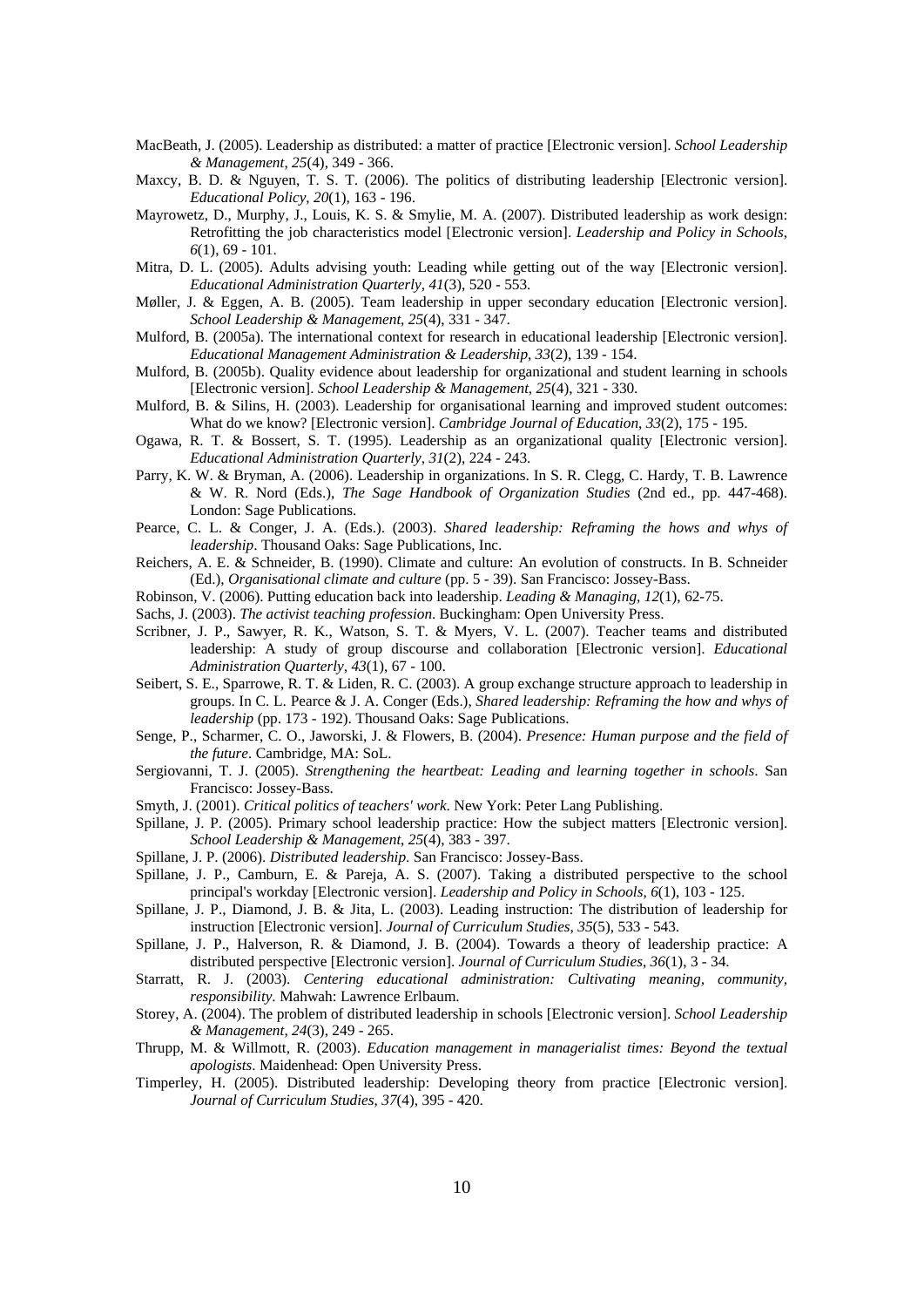- Uhl-Bien, M. (2006). Relational leadership theory: Exploring the social processes of leadership and organizing [Electronic version]. *Leadership Quarterly*, *17*(6), 654 - 676.
- Wallace, M. (2002). Modelling distributed leadership and management effectiveness: Primary school senior management teams in England and Wales [Electronic version]. *School Effectiveness and School Improvement*, *13*(2), 163 - 186.
- Woods, P. A. (2004). Democratic leadership: Drawing distinctions with distributed leadership [Electronic version]. *International Journal of Leadership in Education*, *7*(1), 3 - 26.
- Wright, N. (2001). Leadership, 'Bastard Leadership' and managerialism: Confronting twin paradoxes in the Blair Education Project [Electronic version]. *Educational Management Administration & Leadership*, *29*(3), 275 - 290.

# **Appendix: Studies of school distributed leadership**

| Author(s)            | School Distributed Leadership Study                                                                                       |
|----------------------|---------------------------------------------------------------------------------------------------------------------------|
| Camburn et al.       | A quantitative study of approximately 100 Elementary schools in the U.S. The                                              |
| (2003)               | study focused on the distribution of leadership to formal roles and new roles                                             |
|                      | generated from 3 Comprehensive School Reform (CSR) programs.                                                              |
| Court (2003,         | Three case studies of New Zealand primary school's co-principalship and the                                               |
| 2004)                | struggles that were experienced with the regulations that only normalised single                                          |
|                      | principalships in schools.                                                                                                |
| Crawford (2003)      | A 3 year case study of one primary school subject to OFSTED special measures in<br>England.                               |
| Crowther et al       | The findings of "The teachers as leaders research project, 1996-2000". Two school                                         |
| (2002)               | case studies were reported and the term parallel leadership was used to describe                                          |
|                      | leadership across each Australian school.                                                                                 |
| Dinham (2005)        | A study of the role of principals in producing outstanding education outcomes in                                          |
|                      | State schools. 50 sites from across secondary schools in New South Wales,                                                 |
|                      | Australia were selected who were believed to be outstanding. Data was collected                                           |
|                      | from principals, staff, students and documents.                                                                           |
| Fitzgerald et al.    | A qualitative study of 82 middle leaders from eight schools across England and                                            |
| (2006)               | New Zealand. The leadership of learning was found to exist through all levels of                                          |
|                      | the schools with both formal and informal leaders.                                                                        |
| Flecknoe (2002,      | A case study of one English primary school and the development of democratic                                              |
| 2004)                | leadership amongst staff and students (2002). Further commentary in relation to                                           |
|                      | challenging orthodox organisational leadership through democratic student<br>leadership is provided (2004).               |
| <b>Franey (2002)</b> | A Principal's narrative account of school improvement supported by the NCSL in                                            |
|                      | England.                                                                                                                  |
| Friedman (2004)      | A case study of the development of shared leadership in one Massachusetts urban                                           |
|                      | high school.                                                                                                              |
| Giles (2006)         | Three case studies concerned with how principal leadership in challenging urban                                           |
|                      | elementary schools in the Northeast United States facilitated greater parental                                            |
|                      | involvement.                                                                                                              |
| Goldstein (2004)     | Study of Peer Assistance and Review (PAR) in one large U.S. urban school                                                  |
|                      | district. PAR had undergone a change from a principal-centred summative<br>evaluation of teachers to a peer-based system. |
| Gronn &              | An investigation of co-principalship within three Australian Catholic schools. This                                       |
| Hamilton (2004)      | article focuses on one of the schools where a male and female co-lead the school.                                         |
| Grubb & Flessa       | An examination of ten schools, most situated in California. Each case study                                               |
| (2006)               | provides an account of alternative ways of organising work that is traditionally                                          |
|                      | carried out by a single school principal.                                                                                 |
| Harris & Day         | Case studies of effective leadership in 12 schools in England. The research was                                           |
| (2003)               | commissioned by the National Association of Headteachers (NAHT).                                                          |
|                      |                                                                                                                           |
| Harris $(2002)$      | Case studies of 10 schools facing challenging circumstances funded by the NCSL                                            |
|                      | in England.                                                                                                               |